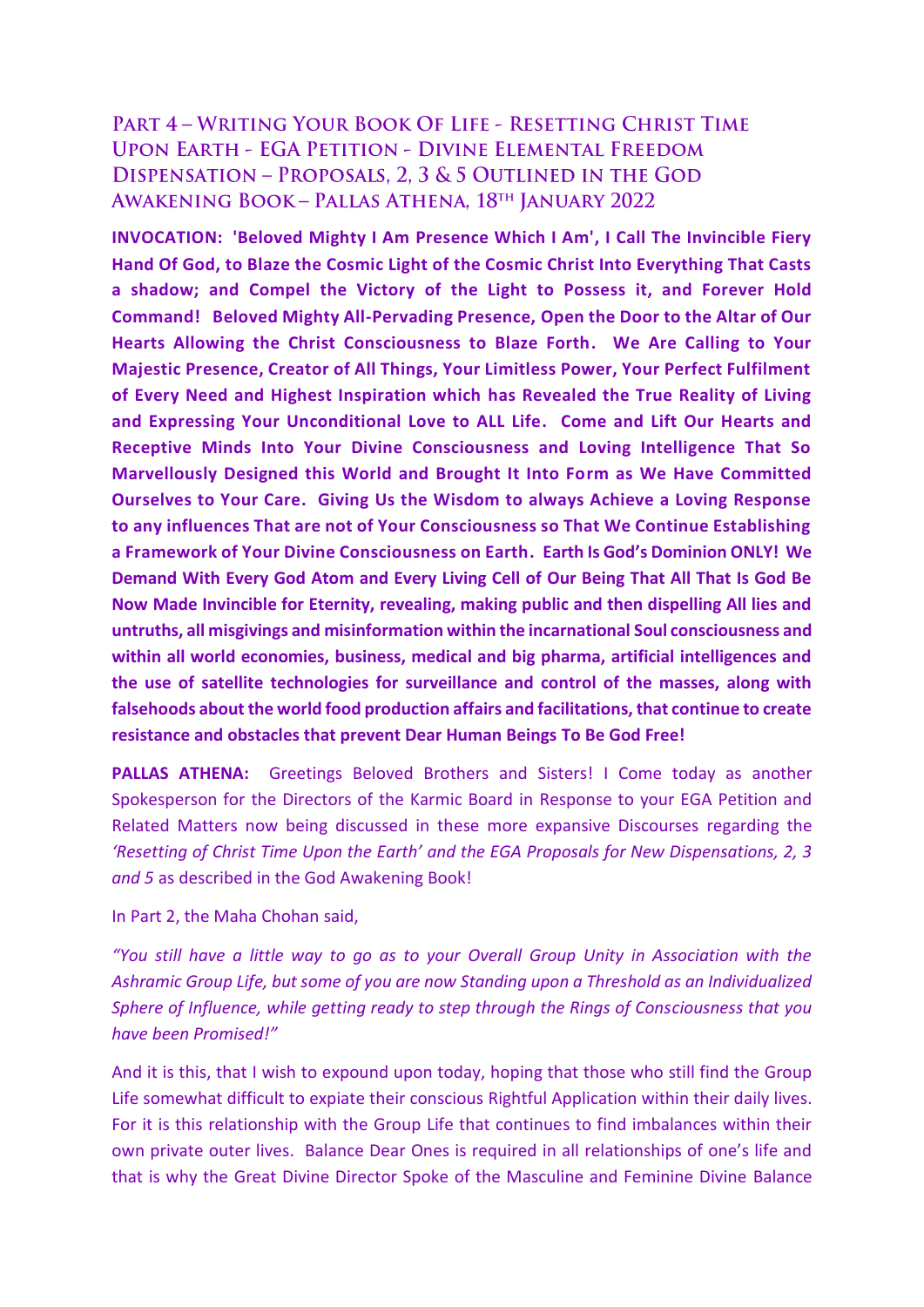being a major part of why the EGA is not moving forward as fast as it could be. Should one desire to attain their Christed Self in this lifetime, then Absolute Focus is Demanding your Attention Now, else this lifetime will not be your last here upon Mother Earth. Is this not why you are here today, seeking the Highest potentials to Cleanse and Heal you Inner and outer affairs of all your past lifetimes and those of your Ancestral Lineages?

We Know that all of your best intentions and heart filled love with which the EGA Divine Plan is Embraced, however, We also Know, that many well laid roads with good intentions continue to fall apart with human mis-creational consciousness. The New Petition for the Grant to proceed with the *'Resetting of Christ Time on Earth'* and '*Proposals'*, and in the contexts of what is being requested, both said and unsaid, the old human beliefs and continued acceptance in one's daily lives simply cannot go ahead as a Combined Ashramic Group, while separation consciousness continues and where the very values of the New 'I AM' One World Nation is not Acting out in a Group Unison of a Single Living Organism.

So while such a Groups are not compliant to the Groups, Functions and Activities with which they agree to Engage with God's Will in a Devotional Attitude, the Re-Constitution of the Applications for Permissions in any further Dispensations or the continued allowance of the existing Grants, those who do not comply in Accordance with Cosmic Law will be unable to Pass Through the Next Rings of Consciousness.

I wish therefore to elaborate further upon this whole matter of **'Dispensations and Permissions Being Granted'** by the Directors of the Karmic Board and the *'Writing of Your Own Book of Life'* in which you place entries into, by your Own Hand, each night that you go to sleep, while Actively Participating Within Your God Business in the Etheric Worlds in Full God Consciousness. You see Dear Hearts, what you have not grasped fully yet in the incarnational human Soul consciousness, is that you are Living two Lives. The one you think you are, which has been created by your human thoughts, words and actions there on earth, and the One you are Living as the God Creator Being that You Really Are, through the 'I AM' Presence within the Expanse of the Cosmos. One through your daily *'sleeping'* hours and the other in your nightly *'Awakened'* Hours!

So, as the Maha Chohan began these Discourses based on the expansion of the History of Human Evolution upon Earth and Application of God Life Through Your Body Elemental, Your Guardian Angel, Your Sponsors and Your Over Lighting Masters and God Intelligences along with the Elementals Devas and Angelic Host, I wish to continue in this vain and so will Reflect upon that which has been delivered to you through the *'Gnosis and The Law'*. For why is there any need to Re-Write the Truth, as the *'Book of Genesis'* needs Re-Writing due to its texts having been tampered with by human misunderstandings and directives and lack the Full Truth of God's Freedom, Power, Love and Wisdom.

I Am therefore not going to make any edits throughout the 'Gnosis Book' excerpt, for I wish you all to look at it from your own perspectives, so that through these, you hopefully will see the reflections by your own volitions, to Self-Realize how you are actually following your own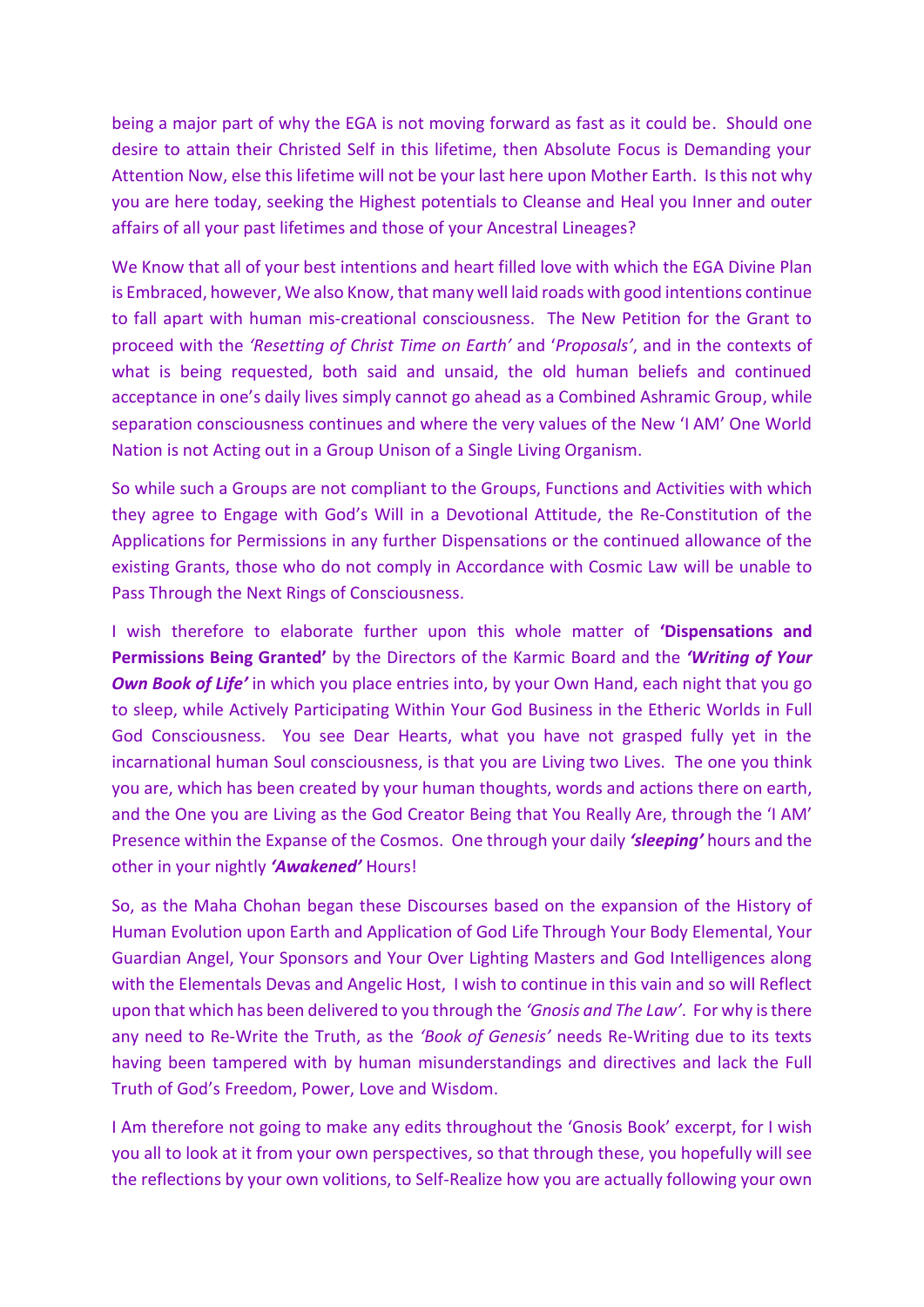self-prescribed path and purpose or that of Your 'I AM' Higher Directions and Guidance's. Meaning, in part or full alignment in either case, through the Cosmic Applications of your own will or that of God's Will for you? Here is the excerpt for you to consider more deeply for today!

*"Our Celestial Body known as the Karmic Board, and Its decisions are final in connection with the disposition of the affairs of mankind, except in rare instances where petitions are placed before the Sun of the System, and 'dispensations' are granted to accelerate the progress of the race. If the Soul has come to the end of its cycle of embodiment on Earth and there is a possibility that the Ascension may be attained, the Messengers of the Karmic Board ofttimes come for the individual before he or she has, finally, passed through the change called death. Such a one is examined and, if his or her energies qualify him or her to attain his Ascension, he or she is given the choice of accepting the Ascension or waiting until a later date, in order to re-embody and better serve mankind. If he chooses to accept the Ascension, sometimes a few days or weeks before the silver cord is finally severed and the lifestream, under the direction of its own Great 'I AM' Presence, then completes Its cycle of manifestation in the Ascension into the Light.* 

*"If this occurs before so-called death, there is usually a great lightness and happiness about the individual which signifies the anticipation of release to come. The far greater percentage of mankind, however, are not ready for this tremendous accomplishment, and it is particularly to these lesser sons of men and daughters that the Karmic Board are so exceedingly kind. At the moment when the Soul is about to leave the physical body, the Personage of the Maha Chohan, Who was present at the birth of the individual, and breathed the first breath into the body, prepares to accept the final breath of the departing spirit.* 

*"As the Maha Chohan accepts the breath, the silver cord is severed, and an Angel or Ascended Master awaits the Soul and conveys such a one, usually to the gentle and comfortable 'rest', that is the orthodox Heaven of mankind's general belief. Here, after a shorter or longer rest, during which time the blessed Soul is allowed to meet certain friends and loved ones who are available if they have not re-embodied or have been assigned to inaccessible heights, again appears a Messenger of the Karmic Board and such a one is summoned to appear before Them and to be assigned to such a Sphere or Schoolroom as They, in Their Great Wisdom feel will best hasten the development of the God Nature within the individual lifestream.* 

*"We Speak now, not of the great mass of sleeping Souls who pass through the Karmic Halls in groups, and who are in rather a somnambulistic (sleepwalking) state during the entire procedure and are gently carried by Spirit Guardians, after the mass judgement, to a suitable Sphere where they may be awakened at least a little) but rather of the average good individual who has developed certain God Principles and Spiritual interests, and so has earned individual consideration, and, also, of the smaller and more select number of chelas and spiritually developed lifestreams who have earned the special assistance of the Karmic Boards.*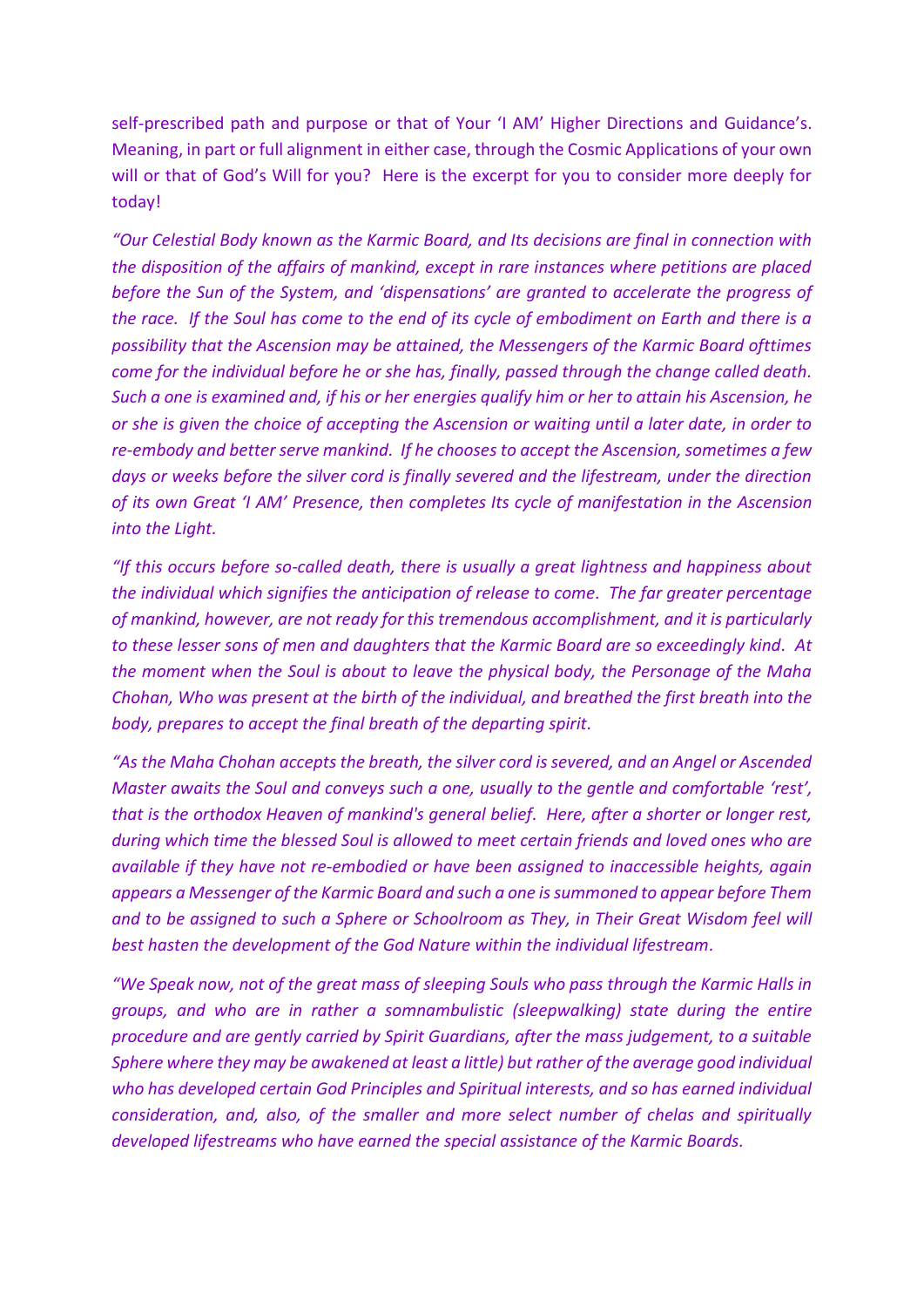*"Approaching the Halls of Karma, We see the great high doors open wide. Groups of individuals are entering through the arched doorway under the Guidance of Angelic Beings; also the other single spirits, accompanied by Shining Beings of Light are approaching and joining the groups Ascending the stairs toward the portals. As We draw near the open doors which seem to dwarf even the greatest Beings Who enter through them, We are overwhelmed by the great size of the Building, and the long corridor that stretches before Us almost as far as the eyes can see. As we passed along the corridor, We notice doorways opening off the central corridor and over each doorway is the name of a country (or nation) - China - India - Argentina, and so forth. From time to time, We see groups of individuals who apparently have left the body as a member of the race or country indicated by the sign over the door; turn off from the main corridor and enter those small antechambers. They are apparently awaiting summons by a Messenger of the Karmic Council.* 

*"We proceed the entire length of the corridor and finally come upon the great audience Chamber and enter quietly, seating Ourselves just inside the door. Before Us is a large chamber, not unlike the House of Commons in England, and upon the raised dais in front of the room are seven Throne Chairs, although We are told that usually only Four Chairs are occupied, the Great Lords of Karma acting for each other, and only at the half-yearly Councils do the Seven Members officiate as One Body (June and December of each year). The seats are all occupied with individual Souls, together with their Sponsors, or with groups of individuals, together with their Guardians and Protectors. A Great Angelic Being calls the name of the individual or group and they rise, together with the Sponsors - if any - and proceed to the front of the room, where the record of the life just ended is read in a loud and disconcerting voice by the Angel of Record.* 

*"Then the Holy Christ Self reports on what MIGHT have been accomplished according to the natural talents of the individual and the opportunities afforded the lifestream through the kindness and mercy of Life and the Great White Brotherhood, Who are constantly looking for ways and means by which the Soul may expiate certain debts to life in constructive, impersonal and altruistic services. Before judgement is handed down, and the lifestream or group is given into the keeping of the Being Who will take them to a schoolroom and enrol them in the active study fitted for their evolution and progress - never with a sense of punishment - but always with a sense of developing the latent light in the heart, any Member of the Great White Brotherhood may 'speak' for such a Soul and offer to take the responsibility for such a one, if he is released into the Brother's custody.* 

*"If this is done, the individual Soul is given to the Ascended Master or Angel Sponsor and proceeds to a much higher Sphere and receives much greater assistance than that which he has earned by 'merit', but rather by grace and mercy. This is where the efficacy of the prayers for the 'dead' and the supplication for assistance for one's loved ones becomes so potent, because by drawing the attention of an Ascended Master toward the Soul about to enter the Halls of judgement, always without question, the Ascended Master will either go in Person and offer to Sponsor the Soul or will send a Representative or chela to speak for that Soul and*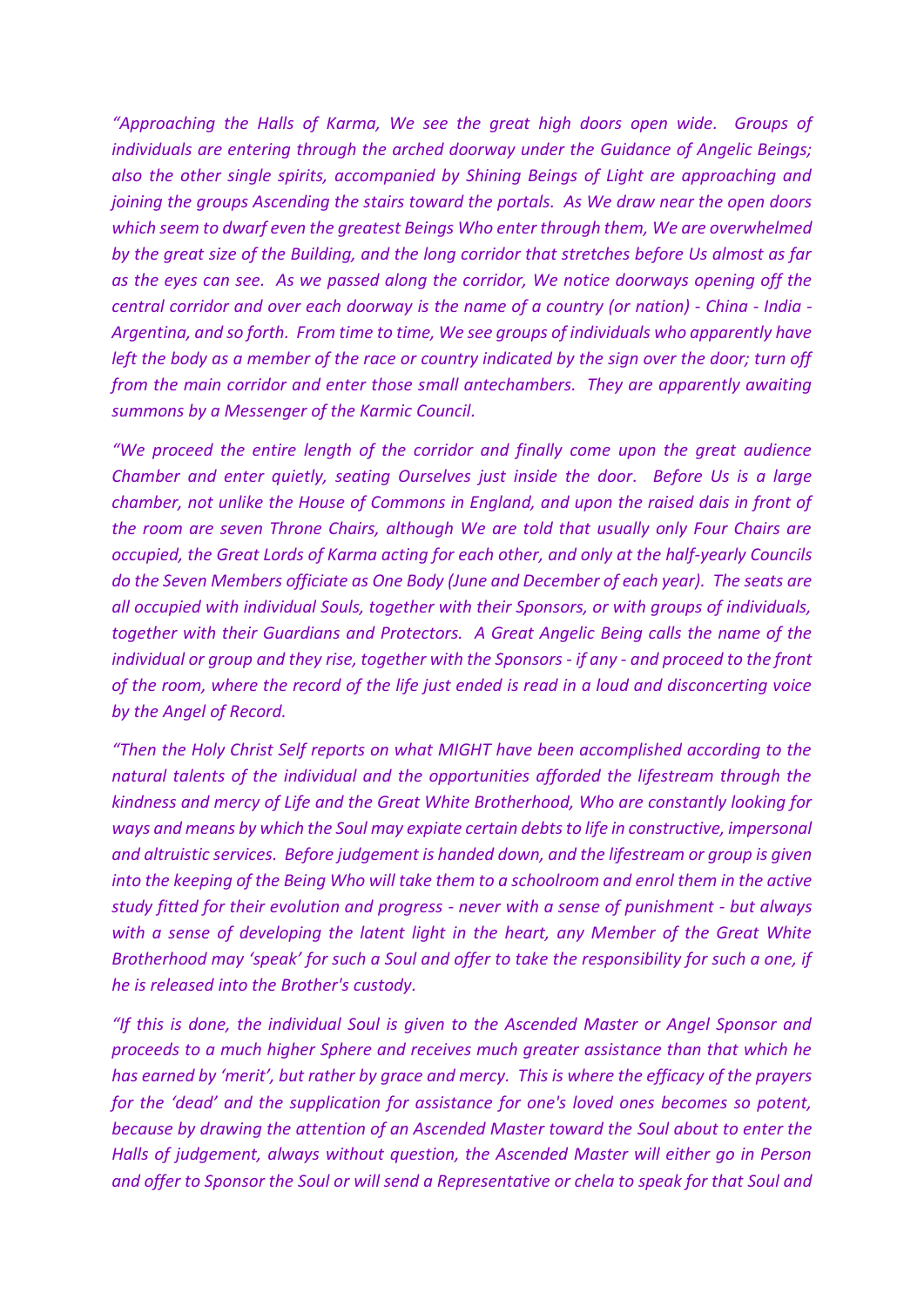*conduct such a one to a proper place where, in time, the Ascended Master will visit him and assist in this evolution. At no time does the Karmic Board punish a lifestream! Their complete and entire concern is with the providing of the very best natural conditions for the development of the Spiritual nature of the individual.*

*"Thus, before the general presentation of the plans and designs, the Brothers have a comprehensive idea of how many sponsors, from among the human race, will be willing to stand up when the Spokesman for the Karmic Board asks: 'And who, among the sons of men*  will offer you their energies and their consciousness to forward your plan, despite any personal *discomfort or inconvenience which such selfless service may entail?' After all the plans and designs are heard, and the sponsors from among the human race duly noted, the grants are handed down, and those Masters who have secured the greatest response from the hearts of the assembled embodied mankind receive the most energy from the Cosmic Storehouse which balances the 'pledged' energy of the students..*

*"DJWAHAL KHUL: 'The Tibetan Master' It is only God, in His Mercy and Love, Who chooses to take out of man's records the foolish waste of energy and time. I would like to bring one of those Books to show you. I wish you could see what you do with life , You rise in the morning - all night long the Elemental Kingdom has purified the atmosphere in preparation for the new day; the silver cord, containing within it your own life's pattern, is ceaselessly flowing through you and you write with your thoughts and feelings, words and actions - a page - a chapter, and if you are energetic and vital, sometimes even a Volume At night, you sign your name, close the Book, sometimes you vaguely use the Purifying Flame - and then you go to sleep!* 

*"This thoughtless use of Life is the reason you should use the Transmuting Violet Flame before you sleep. Dear people, do not return those Books to the shelves of the Maha Chohan's Library each night with some of the things that are written in them! When He opens them in the Presence of your Sponsor, how do you think that Great One feels? But, if you have not only purified the record in the Book, but you have transmuted the Cause and Core of your miscreations at Inner Levels and the tendency in your own nature to do evil as well, and you are also a good bit further on the way to writing the final chapter.* 

*"You see, My Beloved friends, We cannot sign the Name of an Ascended Being to an imperfect record - over the Name of the Lord of the World there can be no record of iniquity and why should one of these Beautiful Ladies from the Court of Kuan Yin, with Her Own Lovely Hands and the Use of Her Own Heart's Flame of Mercy and Forgiveness remove some of that filth and discord, when you have a Knowledge of the Sacred Fire yourself? Through the use of the Violet Flame, you can condense the history of your life, when you are willing to go back to the beginning of time. You do not require all the details, just Blaze the Purifying Violet Flame back through your whole lifestream.* 

*"That is Our Hope, when you rise and avail yourself of the Sacred Fire and abandon your feelings of despair. What you are today is a pretty good indication of what you have been century after century. We do not wish you to feel any sense of depression because you have*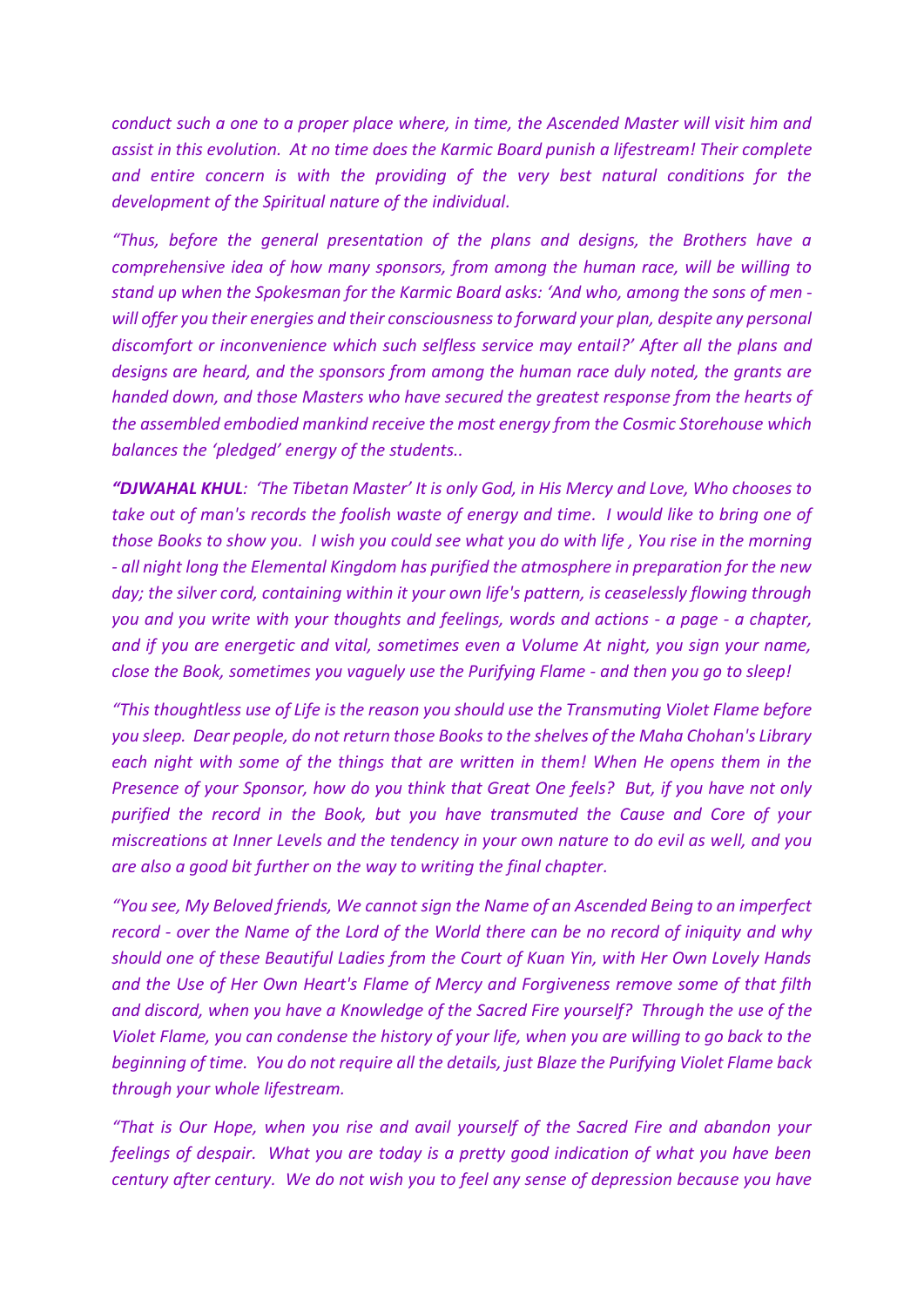*not accomplished what your heart desires, according to the standards of your own light. We*  have tried to show you (by relating the simple homely experiences which have been Ours) how *We have used Life constructively.* 

*"We are hoping that We have made it pleasant enough so that you will choose to invite Us to visit you again. Meantime, We want you to realize that you are the Light Bearers who have carried God's Illumination through so many Ages that it will be impossible for you not to release that momentum of Assurance, Health, Supply and Confidence in Full Mastery when your outer mind surrenders itself to the Guidance of your Indwelling Christ. Your Bodies are just Temples, place them, each one, in their proper orbit as an instrument of no more importance than the pen with which you write.* 

*"Your Creative Centres of Thought and Feeling are either contributing to the atmosphere of the Inner Realms, which We wish to become the atmosphere of Earth, or to the death shroud of a Planet, which Saint Germain hopes will become a Brilliant Star of Freedom, within the next twenty years. If this human veil, which is invisible to the physical sight, can be recovered through the use of the Sacred Fire, wielded, mind you, by unascended beings, you will be able to move forward quickly in your individual Service to Our King St, St Germain."*

## End Excerpt.

In the first paragraph 2 options were indicated regarding the potential of a person to have their energies examined to be Qualified by the Karmic Board of Directors to Attain his or her Ascension, before the process of death and thus able to leave this planet as Jesus did with His physical Body turned into Light. But what has not be described or entered into this sharing is the potential Now in this Lifetime of so many, the same Process whereby the one may receive a Dispensation to Ascend in His or Her Physical Body and remain upon the Earth. So the option now is simply to stay in your body as an unascended human being or stay upon the Earth with all the Privileges of any Ascended Master remaining in the Physical body, not having to leave the Service already Pledged and Covenanted to complete!

I want to leave you also with these questions.

- 1. What do you write within your *'Book of Life'* each night during your sleeping state of the human body?
- 2. What would you like to be writing, that will not have to be erased from your Akashic Records?

I wish to close by sharing this!

You stand now within a Transformational Moment, between the unreal and the Real, all you await is an idea, a remembrance of the Original Ideal about Your True Self!

I Am Lady Pallas Athena